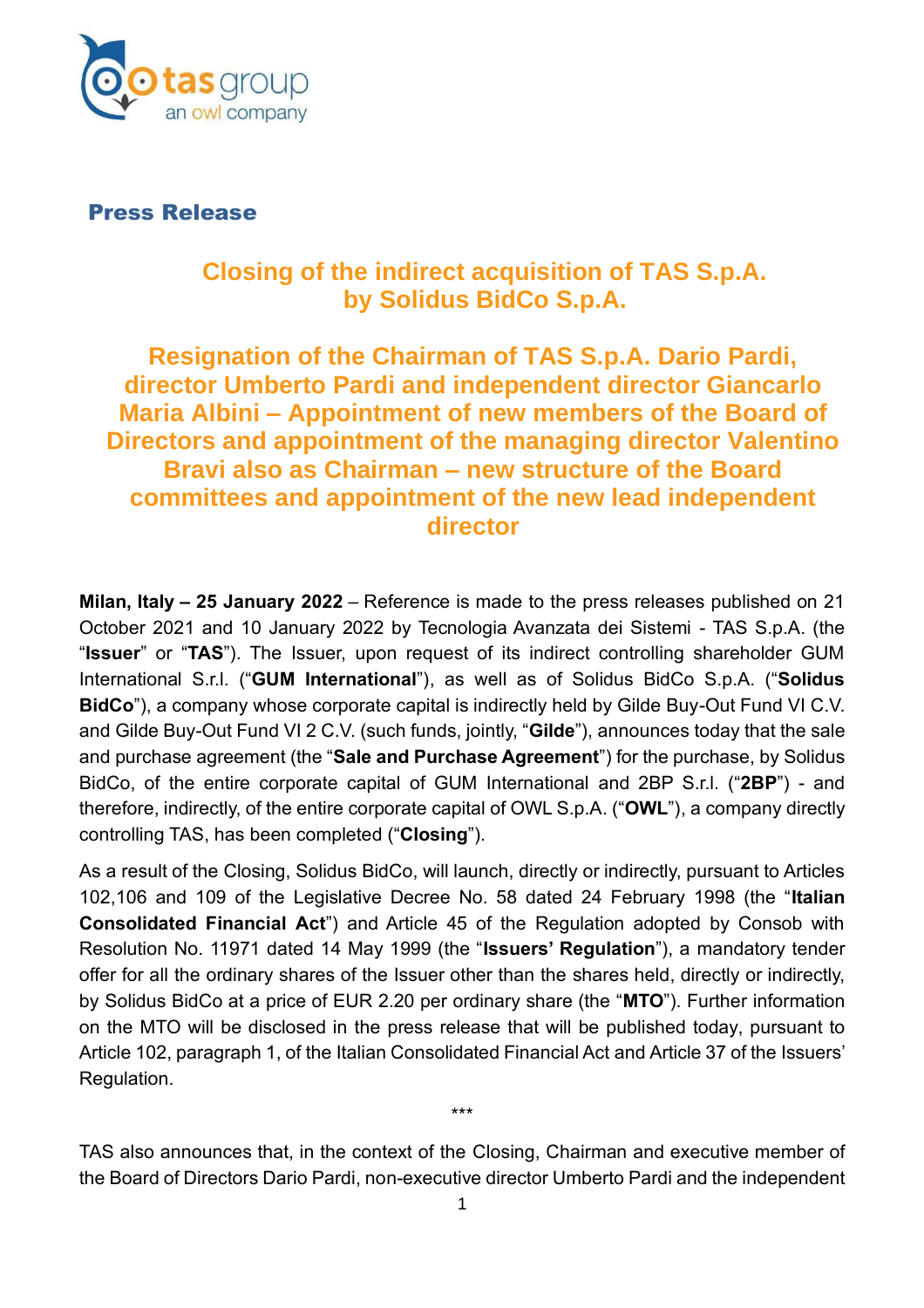

director Giancarlo Maria Albini (the latter also lead independent director in accordance with the corporate governance code for listed companies, Chairman of the appointment and remuneration committee, as well as member of the risks, control and related party committee) resigned from their office.

The resignations of Dario Pardi and Umberto Pardi took place by virtue of the undertakings contained in the Sale and Purchase Agreement, while the resignation of Mr. Albini is due to the opportunity to facilitate the turnover of the Issuers' management.

The Issuer is grateful to the resigning directors for their active contributions to the development of TAS.

On the basis of the information available to TAS and disclosed to the market, Dario Pardi, before *Closing*, controlled the Issuer indirectly – through GUM International S.r.l., in which he held, indirectly through GUM Consulting S.p.A., a stake equal to 51% of the corporate capital –, and, as of today, he does not hold any participation in TAS, directly or indirectly. As far as the Issuer knows, Umberto Pardi and Giancarlo Maria Albini do not hold any shares of TAS, directly or indirectly.

No indemnities or other benefits will be paid as a result of the above resignations.

In order to replace the resigning directors, the Board of Directors of TAS appointed as nonindependent directors, pursuant to the law and TAS' by-laws, Gilde's representatives Maurits Edward Boomsma, Giuseppe Franze and Gianluigi Manna, whose office will last until the next shareholders' meeting; no one of them has been granted with managing powers. On the basis of the information available to TAS, such directors do not hold any shares of TAS, directly or indirectly.

The *curriculum vitae* of the newly appointed directors will be made available on TAS's website at www.tasgroup.it, section Investors/Governance.

The Board of Directors also appointed as Chairman the managing director Valentino Bravi, and determined the following structure of the Board committees:

Risks, control and related party committee:

Ambrosella Ilaria Landonio – Chairperson and independent director;

Annunziata Magnotti – independent director;

Roberta Viglione – independent director.

Appointment and remuneration committee:

Carlotta de Franceschi – Chairperson and independent director;

Annunziata Magnotti – independent director;

Ambrosella Ilaria Landonio – independent director.